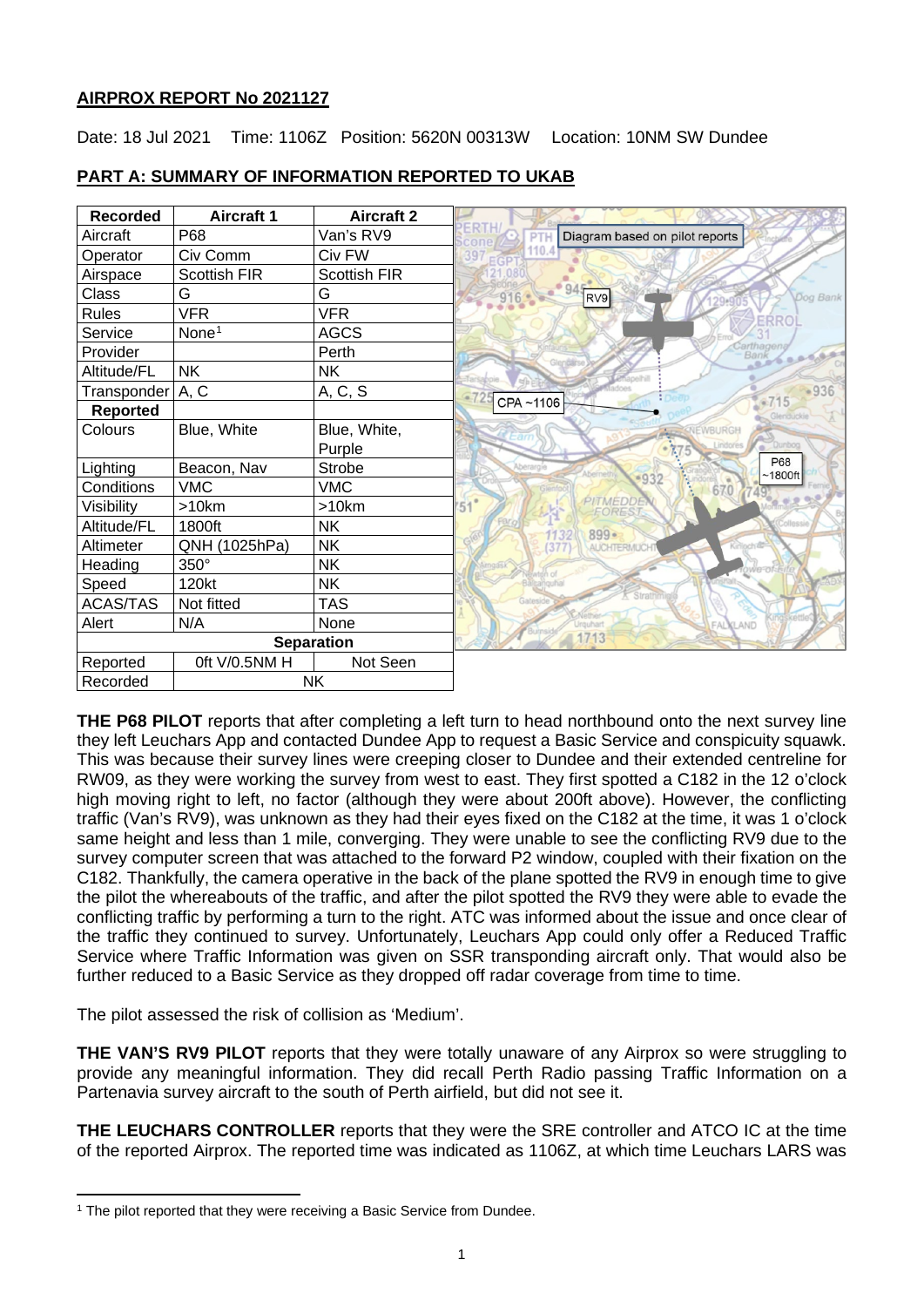closed for a period of 1 hour for a controller lunch break due to limited manning in accordance with local orders. At this time it would be expected that the P68 would have been working Scottish Information.

The RT transcript provided has been completed for the Period of Extract from 0945.58 UTC until 1014.14 UTC. During this period the [P68 C/S] was on the Leuchars LARS frequency receiving a Basic Service believed to be conducting a survey route. GA traffic was of medium intensity throughout the day. Multiple contacts were passed as a duty of care to the Basic Service throughout. The Airprox was not mentioned or highlighted via RT at any time during the sortie.

**THE DUNDEE CONTROLLER** reports that for background information at the time of the Airprox they believed that the P68 was not on their frequency and was in communication with Perth A/G and Leuchars Radar. The pilot did not state at any time that they were filing an Airprox and the controller only became aware that they had, much later after the event. They were working as combined Approach/Tower at Dundee when the P68 called up for taxi for a survey detail to the west of Dundee. They asked what area the P68 was working and the pilot informed them that it was no closer than 10NM to the west of Dundee on north-south runs over Perth airport at approximately 1600ft agl. They asked the pilot if they had notified Perth A/G to which they replied they had not. The controller then rang Perth A/G to advise them of this detail which did in fact surprise them. The A/G operator said that they expected to be extremely busy that day as the weather was good. The controller gave the P68 instructions to depart on track to the west and to expect to contact Perth A/G soon after departure. They also stated that if the pilot wished to route any closer than 10NM from Dundee then they should contact Dundee to which they replied that they would. After the aircraft departed Dundee the controller didn't believe they had any known traffic to affect and so stated that the pilot should change frequency to Perth. They believed that during the detail the pilot was communicating with both Perth A/G and Leuchars Radar. Sometime later (although they could not remember when) the P68 pilot suddenly came onto the Dundee frequency stating that they were extremely close to two aircraft south of Perth airport. The controller was surprised by this transmission and stated that they did not know of any traffic within that area. At the time they believed that the pilot had mixed up the radio boxes and had meant to transmit that message to either Perth or Leuchars. They believed they gave the aircraft a Dundee conspicuity squawk and provided a Basic Service. The pilot did not mention the aircraft again and did not state that they intended to file an Airprox report. The overall situation was confusing with the P68 working two frequencies and occasionally Leuchars would freecall the aircraft back onto the Dundee frequency when it was transiting the Dundee ILS Approach area, despite the fact that Dundee coordinate all approach traffic with Leuchars well before the traffic establishes on the procedure.

**THE PERTH AGO** reports that they were informed about the Airprox south of the Perth ATZ two weeks after the event. On the morning of the 18th July they were asked by Dundee ATC if they knew about a survey aircraft which was going to be spending most of the day flying back and forth through the Perth ATZ at 1800ft agl. The aircraft was about to depart Dundee 12 miles away. This was the first they knew of any additional activity and no NOTAM had been issued. The aircraft track was about 20 miles long approximately north-south mainly centred on the Perth ATZ at 1800ft AAL for a substantial part of the day. A call was received on each entry and departure of the ATZ and the zone was being penetrated roughly every 15 minutes. The Perth standard arrival procedure is to arrive in the overhead at 2000ft and descend in a circle to join the circuit at 1000ft AAL. The change in procedures without notice caused a substantial increase in workload. They were alone in the radio room that day. They had just under 200 movements and no report of an Airprox.

#### **Factual Background**

The weather at Dundee was recorded as follows:

METAR EGPN 181050Z 23007KT 9999 FEW012 20/15 Q1025=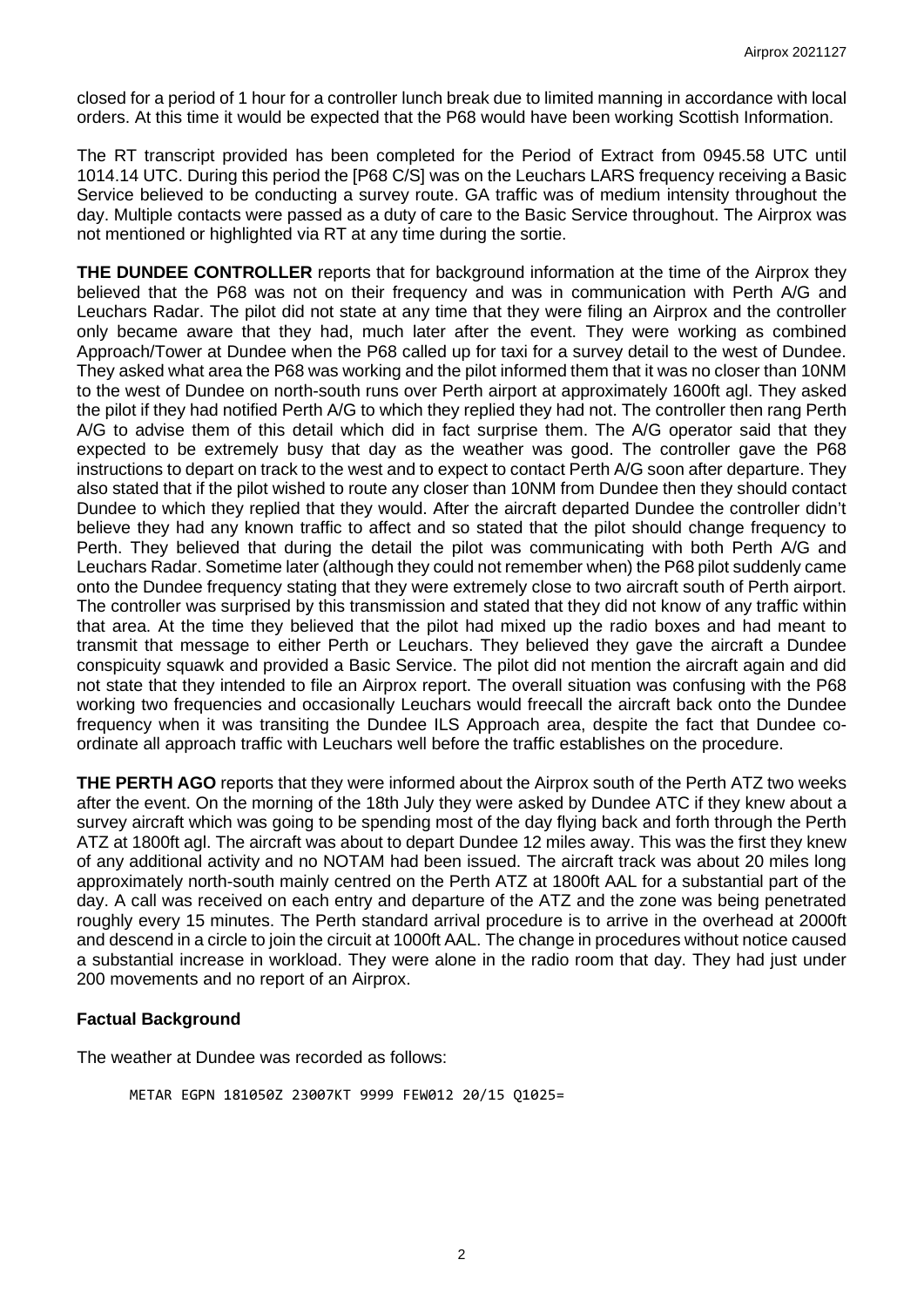### **Analysis and Investigation**

### **UKAB Secretariat**

Although analysis of the NATS radars was undertaken, the radar coverage in the area was extremely poor and the Airprox could not be seen.

The P68 and RV9 pilots shared an equal responsibility for collision avoidance and not to operate in such proximity to other aircraft as to create a collision hazard.<sup>[2](#page-2-0)</sup> If the incident geometry is considered as head-on or nearly so then both pilots were required to turn to the right.<sup>[3](#page-2-1)</sup> If the incident geometry is considered as converging then the P68 pilot was required to give way to the RV9. $^4$  $^4$ 

### **Summary**

An Airprox was reported when a P68 and a Van's RV9 flew into proximity approximately 10NM southwest of Dundee at around 1106Z on Sunday 18<sup>th</sup> July 2021. Both pilots were operating under VFR in VMC, the P68 pilot was not in receipt of an ATS and the RV9 pilot was in receipt of a AGCS from Perth.

## **PART B: SUMMARY OF THE BOARD'S DISCUSSIONS**

Information available consisted of reports from both pilots and reports from the air traffic controllers and AGO involved. Relevant contributory factors mentioned during the Board's discussions are highlighted within the text in bold, with the numbers referring to the Contributory Factors table displayed in Part C.

The Board first discussed the actions of the P68 pilot. They were conducting a survey at 1800ft in the vicinity of Perth and Dundee. Members questioned how in-depth the pre-flight planning for the survey had been, given that neither the Perth AGO nor the Dundee controller knew about the flight before it took place (**CF2**). Also, with the flight routing through the Perth area multiple times, members opined that it would have been preferable for the crew to have given some prior notice to them. Furthermore, the flight was planned to continue during a period of closure of Leuchars, which had been NOTAM'd (**CF1**). Members recalled that previous Airprox with survey aircraft had resulted in recommendations to both the CAA and to survey companies asking them to consider mitigations to mid-air collisions when operating on survey tasking<sup>[5](#page-2-3)</sup>. They were therefore disappointed that this aircraft was operating without any CWS and was programmed to fly during a period where the only surveillance-based radar service provider would be closed. Without a radar service from Leuchars, the pilot was left with no choice but to have a Basic Service from Dundee and even then there appeared to have been some confusion as to whether they were receiving one at the time of the Airprox. Without a radar service the pilot did not receive any situational awareness on the RV9 until it was pointed out by the camera operative (**CF3**) and whilst this was considered good teamwork, still members opined that, if the mitigation to MAC was to be through look-out alone, then perhaps a dedicated crew member would have been preferable. The pilot reported watching a C182 to make sure it did not become a threat and members cautioned against allowing look-out to become fixated in one area. A further reduction to their ability to look-out occurred due to the positioning of the survey computer screen which had obscured the pilot's view of the RV9 (**CF7**). However, once visual the pilot was able to take avoiding action to remain clear (**CF6**).

For their part, the RV9 pilot was operating in the area and had no recollection of the Airprox, they recalled being told that a P68 was conducting a survey in the area, but did not recall seeing it (**CF5**). Some members wondered whether that might have been because at a reported range of 0.5NM, the pilot might not have considered it to be a threat. The RV9 pilot reported that the RV9 was fitted with a TAS, but that it did not provide any information; members were uncertain as to whether this was because the pilot did not recall receiving it, or because it did not detect the P68.

<span id="page-2-0"></span><sup>2</sup> (UK) SERA.3205 Proximity.

<span id="page-2-2"></span><span id="page-2-1"></span> $3$  (UK) SERA.3210 Right-of-way (c)(1) Approaching head-on.<br>4 (UK) SERA.3210 Right-of-way (c)(2) Converging.<br>5 See Airprox 2019201, 2019208 and 2019226.

<span id="page-2-3"></span>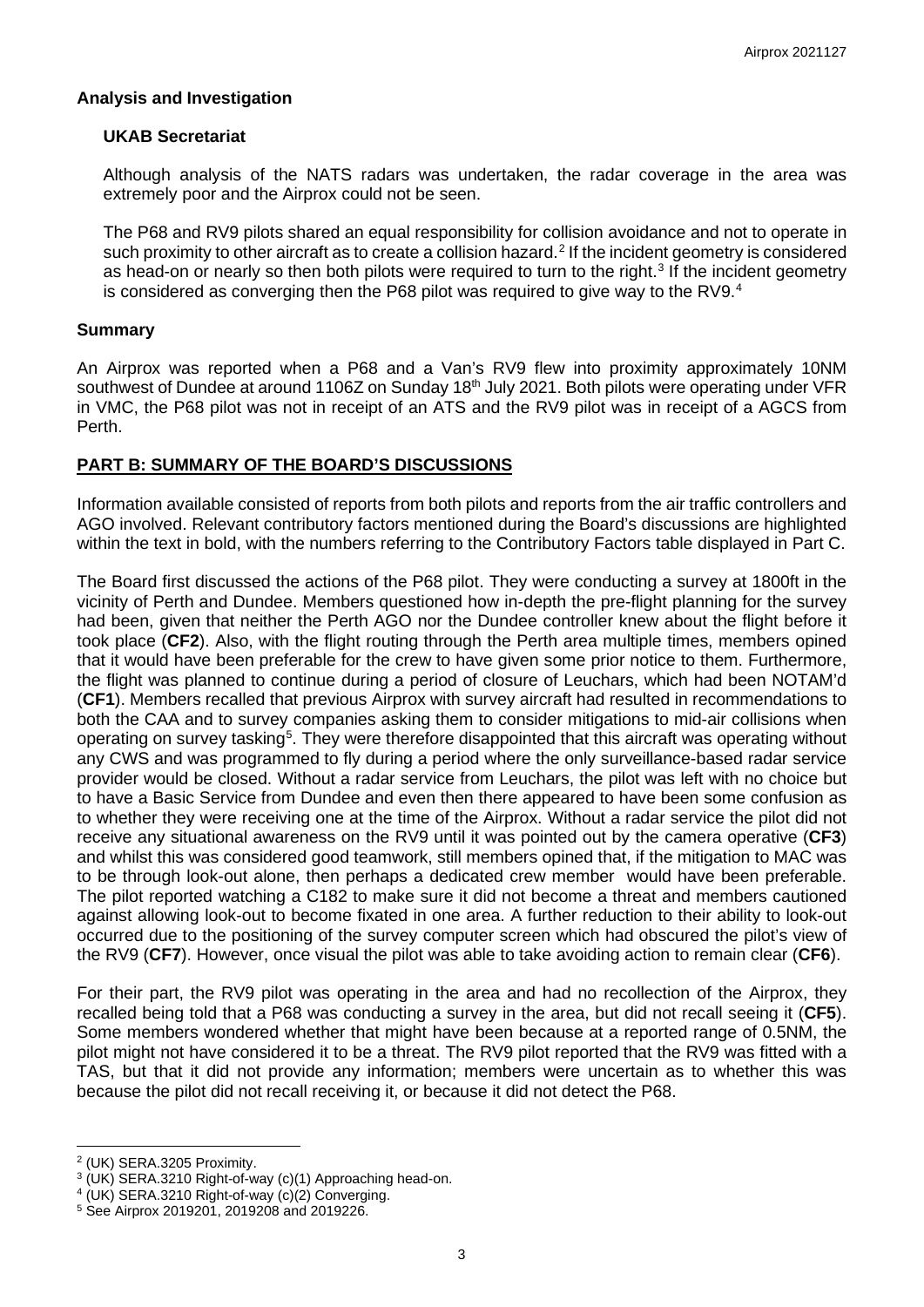UKAB Secretariat Note: Subsequent discussion with the RV9 pilot has revealed that the aircraft was fitted with FLARM and ADS-B and that they did not alert. The P68 was not fitted with CWS or Mode S, therefore the electronic warning systems on the RV9 could not detect the P68 (**CF4**).

Turning to the role of ATC, the Airprox occurred on a Sunday and so due to their weekend manning, Leuchars ATC closed for lunch, this was NOTAM'd and the P68 pilot should have been aware of it. The Dundee controller reported that they believed the P68 pilot was receiving a service from Perth and Leuchars and that they were not providing one at the time of the Airprox, that the pilot called them to report seeing another aircraft but that they had not realised that the pilot considered it to be an Airprox. Members wished to remind pilots of the merits of reporting an Airprox on the RT at the time of the event to allow ATSUs to make the necessary arrangements to preserve any RT or radar data.

Finally, when assessing the risk of collision, members were hampered by the lack of data; without any radar or GPS data and because the RV9 pilot did not recall seeing the P68, there was only the P68 pilot's assessment to go on. Some members thought that because the P68 pilot assessed the separation as 0.5NM, this could be considered normal operations in Class G airspace. Others countered that although early avoiding action by the P68 pilot had meant that there had been no risk of collision, the positioning of the survey computer limiting the pilot's view and the lack of mitigations to aid the pilot to avoid a collision meant that safety was degraded. The latter view prevailed and the Board agreed on Risk Category C.

## **PART C: ASSESSMENT OF CONTRIBUTORY FACTORS AND RISK**

#### Contributory Factors:

|                | 2021127                |                                                                       |                                                                                                                                                          |                                                                                              |  |  |  |
|----------------|------------------------|-----------------------------------------------------------------------|----------------------------------------------------------------------------------------------------------------------------------------------------------|----------------------------------------------------------------------------------------------|--|--|--|
| <b>CF</b>      | Factor                 | <b>Description</b>                                                    | <b>ECCAIRS Amplification</b>                                                                                                                             | <b>UKAB Amplification</b>                                                                    |  |  |  |
|                | <b>Flight Elements</b> |                                                                       |                                                                                                                                                          |                                                                                              |  |  |  |
|                |                        | <b>. Tactical Planning and Execution</b>                              |                                                                                                                                                          |                                                                                              |  |  |  |
| $\mathbf{1}$   | Human<br>Factors       | • Communications by Flight<br>Crew with ANS                           | An event related to the<br>communications between the flight<br>crew and the air navigation service.                                                     | Pilot did not request appropriate ATS<br>service or communicate with<br>appropriate provider |  |  |  |
| $\overline{2}$ | Human<br>Factors       | • Pre-flight briefing and flight<br>preparation                       | An event involving incorrect, poor<br>or insufficient pre-flight briefing                                                                                |                                                                                              |  |  |  |
|                |                        | <b>.</b> Situational Awareness of the Conflicting Aircraft and Action |                                                                                                                                                          |                                                                                              |  |  |  |
| 3              | Contextual             | • Situational Awareness and<br>Sensory Events                         | Events involving a flight crew's<br>awareness and perception of<br>situations                                                                            | Pilot had no, late or only generic,<br><b>Situational Awareness</b>                          |  |  |  |
|                |                        | <b>• Electronic Warning System Operation and Compliance</b>           |                                                                                                                                                          |                                                                                              |  |  |  |
| 4              | Technical              | • ACAS/TCAS System Failure                                            | An event involving the system<br>which provides information to<br>determine aircraft position and is<br>primarily independent of ground<br>installations | Incompatible CWS equipment                                                                   |  |  |  |
|                | • See and Avoid        |                                                                       |                                                                                                                                                          |                                                                                              |  |  |  |
| 5              | Human<br>Factors       | • Monitoring of Other Aircraft                                        | Events involving flight crew not fully<br>monitoring another aircraft                                                                                    | Non-sighting or effectively a non-<br>sighting by one or both pilots                         |  |  |  |
| 6              | Human<br>Factors       | • Perception of Visual<br>Information                                 | Events involving flight crew<br>incorrectly perceiving a situation<br>visually and then taking the wrong<br>course of action or path of<br>movement      | Pilot was concerned by the proximity of<br>the other aircraft                                |  |  |  |
| 7              | Contextual             | • Visual Impairment                                                   | Events involving impairment due to<br>an inability to see properly                                                                                       | One or both aircraft were obscured<br>from the other                                         |  |  |  |

Degree of Risk: C.